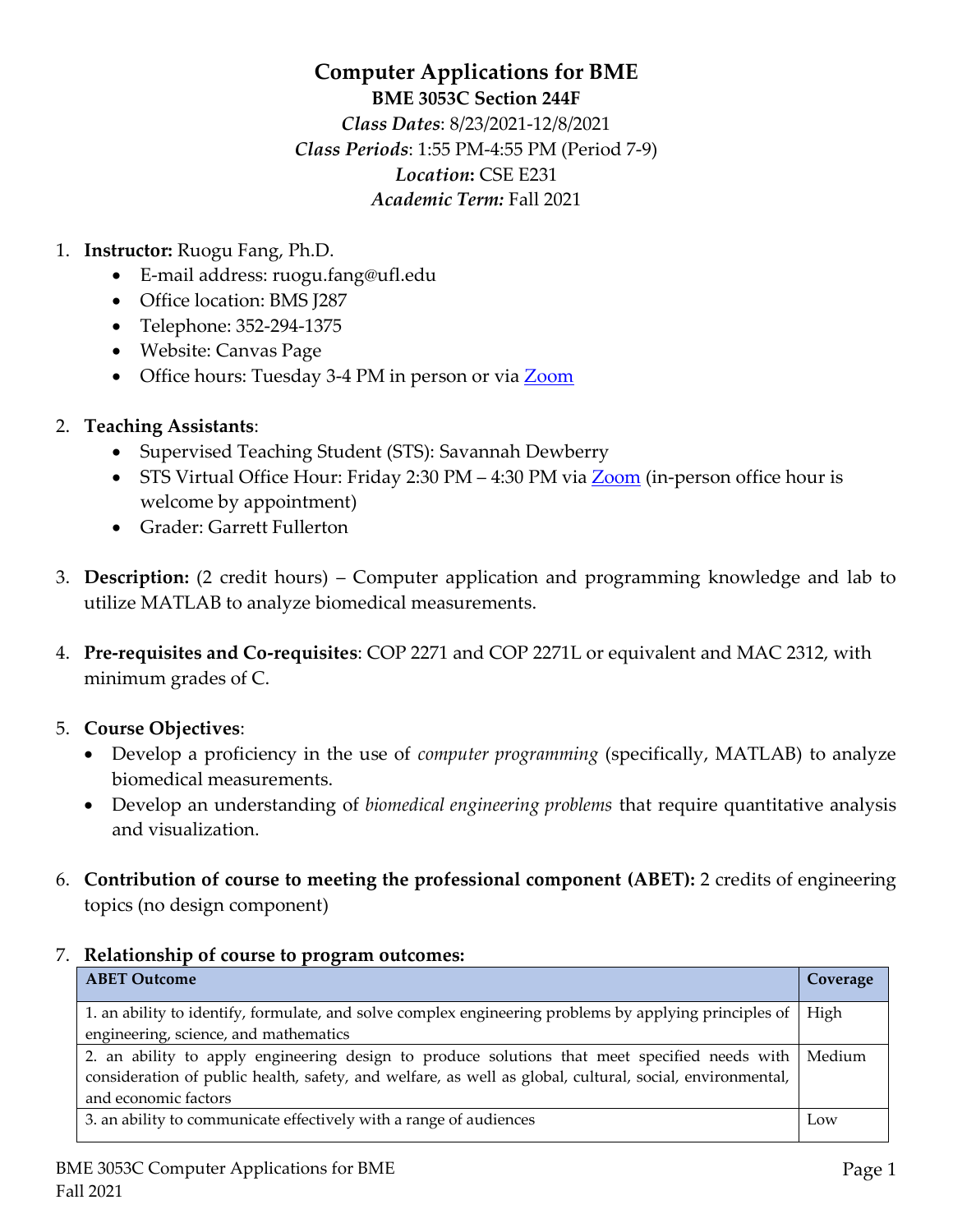| 4. an ability to recognize ethical and professional responsibilities in engineering situations and make |        |  |
|---------------------------------------------------------------------------------------------------------|--------|--|
| informed judgments, which must consider the impact of engineering solutions in global, economic,        |        |  |
| environmental, and societal contexts                                                                    |        |  |
| 5. an ability to function effectively on a team whose members together provide leadership, create a     | Medium |  |
| collaborative and inclusive environment, establish goals, plan tasks, and meet objectives               |        |  |
| 6. an ability to develop and conduct appropriate experimentation, analyze and interpret data, and use   |        |  |
| engineering judgment to draw conclusions                                                                |        |  |
| 7. an ability to acquire and apply new knowledge as needed, using appropriate learning strategies       |        |  |

- 8. **Class/laboratory schedule**: Each week, you will have one ~50-minute recorded video lecture (recommend view twice at least) before the hybrid session on Tuesday.
- 9. **Material and Supply Fees**: N/A

## 10. **Textbooks and Software Required**

- No required textbook
- Lecture slides will be provided,
- Software: MATLAB (info.apps.ufl.edu, in CSE Active Learning Lab, or buy student license)

# 11. **Recommended Reading (not required to purchase)**:

- a. MATLAB, A Practical Introduction to Programming and Problem Solving
- Author: Stormy Attaway
- Publication date and edition:  $2018$ ,  $5<sup>th</sup>$  edition
- ISBN number: 9780128154793
- b. MATLAB Programming for Biomedical Engineers and Scientists 1st Edition
- Author: Andrew King, Paul Aljabar
- Publication date and edition:  $2017$ ,  $1st$  edition
- ISBN Number: 978-0128122037
- Link:<https://issuu.com/nadirchine/docs/matlab-programming-biomedical-engin>

12. **Course Outline:** tentative schedule, subject to change.

| Week           | Module         | Topic                            | <b>HW</b>       | Ouiz   | Project           |
|----------------|----------------|----------------------------------|-----------------|--------|-------------------|
|                |                | Part 1: Fundamentals             |                 |        |                   |
| 1              | M1             | Welcome & Course Logistics       | HW <sub>1</sub> | Quiz 1 |                   |
| $\overline{2}$ | M <sub>2</sub> | <b>MATLAB Basics</b>             | HW <sub>2</sub> | Quiz 2 | Mingle & Team Up  |
| 3              | M <sub>3</sub> | <b>Vectors and Matrices</b>      | HW <sub>3</sub> | Quiz 3 |                   |
| 4              | M4             | <b>Matrix Operations</b>         | HW <sub>4</sub> | Quiz 4 | <b>Brainstorm</b> |
| 5              | M <sub>5</sub> | <b>Matrix Vector Computation</b> | HW <sub>5</sub> | Quiz 5 |                   |
| 6              | M6             | Function                         | HW <sub>6</sub> | Quiz 6 | Data              |
| 7              |                | Midterm Review                   |                 |        |                   |
| 8              |                | Midterm Exam $(10/12)$           |                 | Exam   |                   |
|                |                | <b>Part 2: Applications</b>      |                 |        |                   |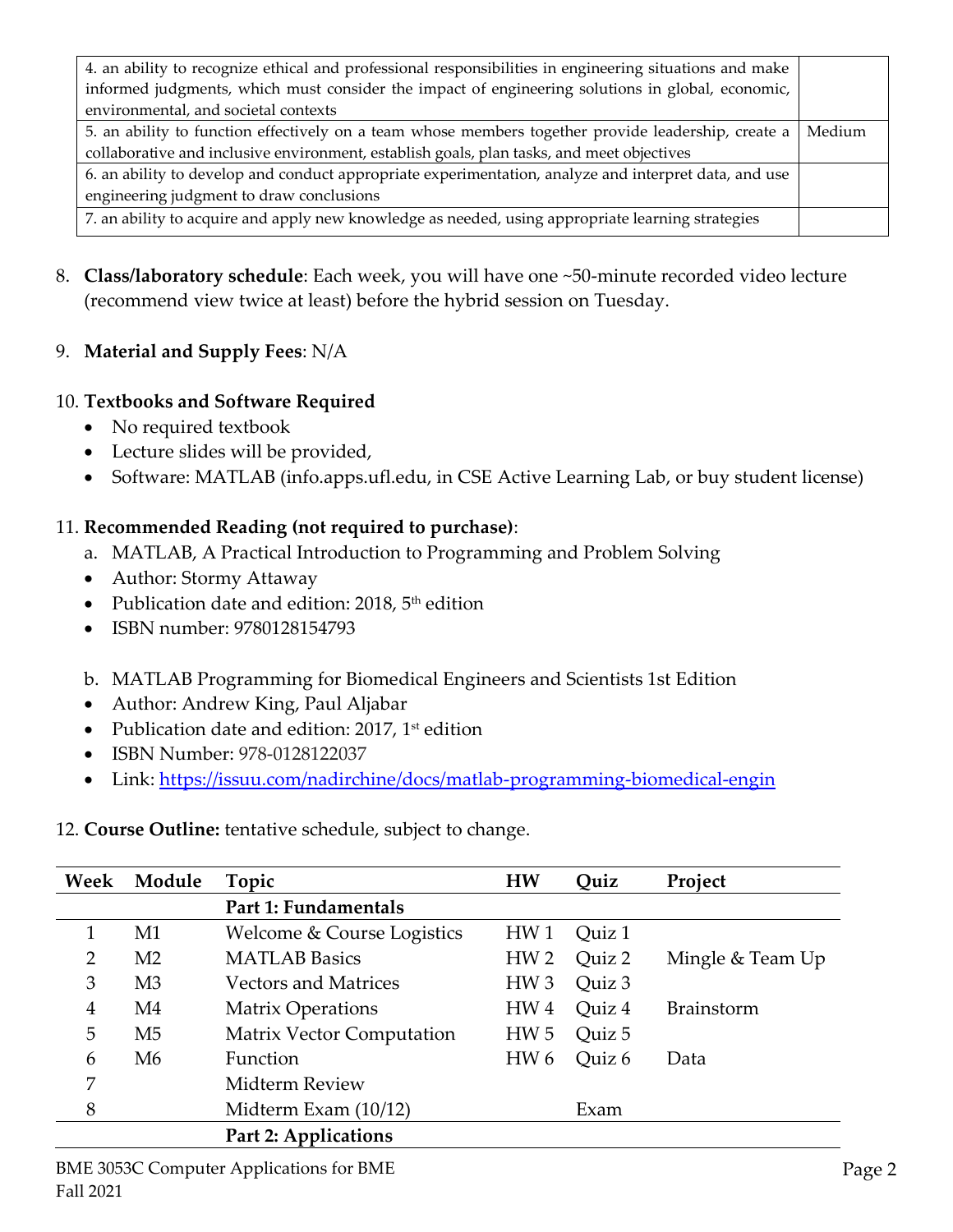| 9  | M <sub>7</sub>  | Machine Learning            | Quiz 7<br>HW 7            | Proposal           |
|----|-----------------|-----------------------------|---------------------------|--------------------|
| 10 | M8              | <b>Image Display</b>        | Quiz 8<br>HW <sub>8</sub> |                    |
| 11 | M9              | Image Filtering             | Quiz 9<br>HW <sub>9</sub> | Introduction       |
| 12 | M10             | <b>Edge Detection</b>       | Quiz 10<br>HW10           |                    |
| 13 | M11             | <b>Fourier Transform</b>    | Quiz 11<br>HW11           | Methodology        |
| 14 | M <sub>12</sub> | <b>Signal Processing</b>    | Quiz 12<br>HW12           |                    |
| 15 |                 | Project Teamwork            |                           | Code and Results   |
| 16 |                 | <b>Project Presentation</b> |                           | Report (due 12/14) |
|    |                 |                             |                           |                    |

### 13. **Attendance and Expectations**:

Attendance:

- a. View the recorded lecture videos (recommend twice),
- b. On time for hybrid sessions attendance is expected.
- c. Attend office hours if having questions.
- d. If a student who is withheld from campus attends class, the student should be asked to leave the classroom and be reported to the Dean of Students Office. Students can make up class by viewing the recorded lecture videos and make an appointment with the instructor and the STS.

Expectations:

- Schedule "lecture time" for yourself.
- Complete the course activities (lecture videos, quiz, homework) on time.
- Every week's module will be available on every **Thursday at noon of the week before** via Canvas.
- Turn in homework on time (**Quiz due every Tuesday 4pm, Assignments due every Saturday 11:59 PM**)
- Write your own code. Do not copy code from others (Code plagiarism will be checked)
- Better late than never
- Ask for help if you need it (instructor and TA hold office hours every week)

Late Policy:

• To address the potential late submission of assignments (homework, quiz, project), we will give a free late submission for the first time. From the second time and on, (number of late minutes \* 0.1 points) will be deducted from the 20 points of your homework or 10 points of your quiz, e.g. 30 min late = 30\*0.1=3 points from 20 = 17 points if you did not make any mistakes.

#### 14. **Evaluation of Grades**:

| Assignments          | <b>Percentage of Final Grade</b> |
|----------------------|----------------------------------|
| Homework (12)        | 40%                              |
| Onramp Course        | 10%                              |
| Quizzes (12)         | 10%                              |
| Midterm Exam         | 20%                              |
| <b>Final Project</b> | 20%                              |
| Total                | $100\%$                          |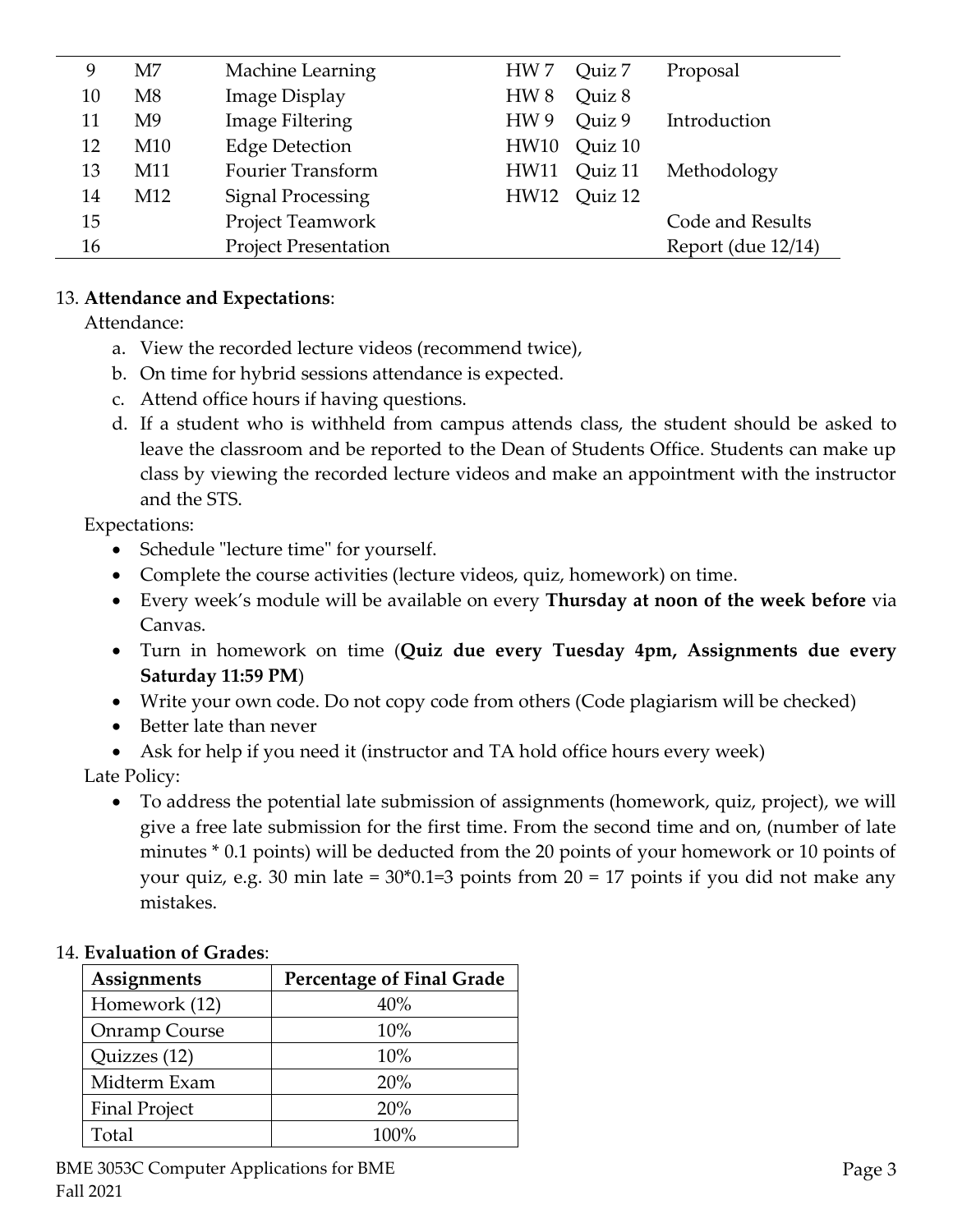#### 15. **Grading Scale**:

| <b>Points</b>    | Grade        | <b>Grade Points</b> |
|------------------|--------------|---------------------|
| $93.00 - 100.00$ | A            | 4.00                |
| $90.00 - 92.99$  | $A-$         | 3.67                |
| $87.00 - 89.99$  | $B+$         | 3.33                |
| $83.00 - 86.99$  | B            | 3.00                |
| $80.00 - 82.99$  | $B-$         | 2.67                |
| $77.00 - 79.99$  | $C+$         | 2.33                |
| $73.00 - 76.99$  | $\mathsf{C}$ | 2.00                |
| $70.00 - 72.99$  | $C-$         | 1.67                |
| $67.00 - 69.99$  | D+           | 1.33                |
| $63.00 - 66.99$  | D            | 1.00                |
| $60.00 - 62.99$  | D-           | 0.67                |
| $0 - 59.99$      | F            | 0.00                |

A C- will not be a qualifying grade for critical tracking courses. In order to graduate, students must have an overall GPA and an upper-division GPA of 2.0 or better (C or better). Note: a Caverage is equivalent to a GPA of 1.67, and therefore, it does not satisfy this graduation requirement. For more information on grades and grading policies, please visit: <https://catalog.ufl.edu/UGRD/academic-regulations/grades-grading-policies/>

16. **Make-up Exam Policy** – Exams can be rescheduled for an individual due to sickness or religious holidays. The instructor *must* be notified in advance.

# 17. **Students Requiring Accommodations**

Students with disabilities requesting accommodations should first register with the Disability Resource Center (352-392-8565, https://www.dso.ufl.edu/drc) by providing appropriate documentation. Once registered, students will receive an accommodation letter which must be presented to the instructor when requesting accommodation. Students with disabilities should follow this procedure as early as possible in the semester.

## 18. **Course Evaluation**

Students are expected to provide professional and respectful feedback on the quality of instruction in this course by completing course evaluations online via GatorEvals. Guidance on how to give feedback in a professional and respectful manner is available at [https://gatorevals.aa.ufl.edu/students/.](https://gatorevals.aa.ufl.edu/students/) Students will be notified when the evaluation period opens, and can complete evaluations through the email they receive from GatorEvals, in their Canvas course menu under GatorEvals, or via [https://ufl.bluera.com/ufl/.](https://ufl.bluera.com/ufl/) Summaries of course evaluation results are available to students at [https://gatorevals.aa.ufl.edu/public-results/.](https://gatorevals.aa.ufl.edu/public-results/)

## 19. **Online Course Recording**

BME 3053C Computer Applications for BME Fall 2021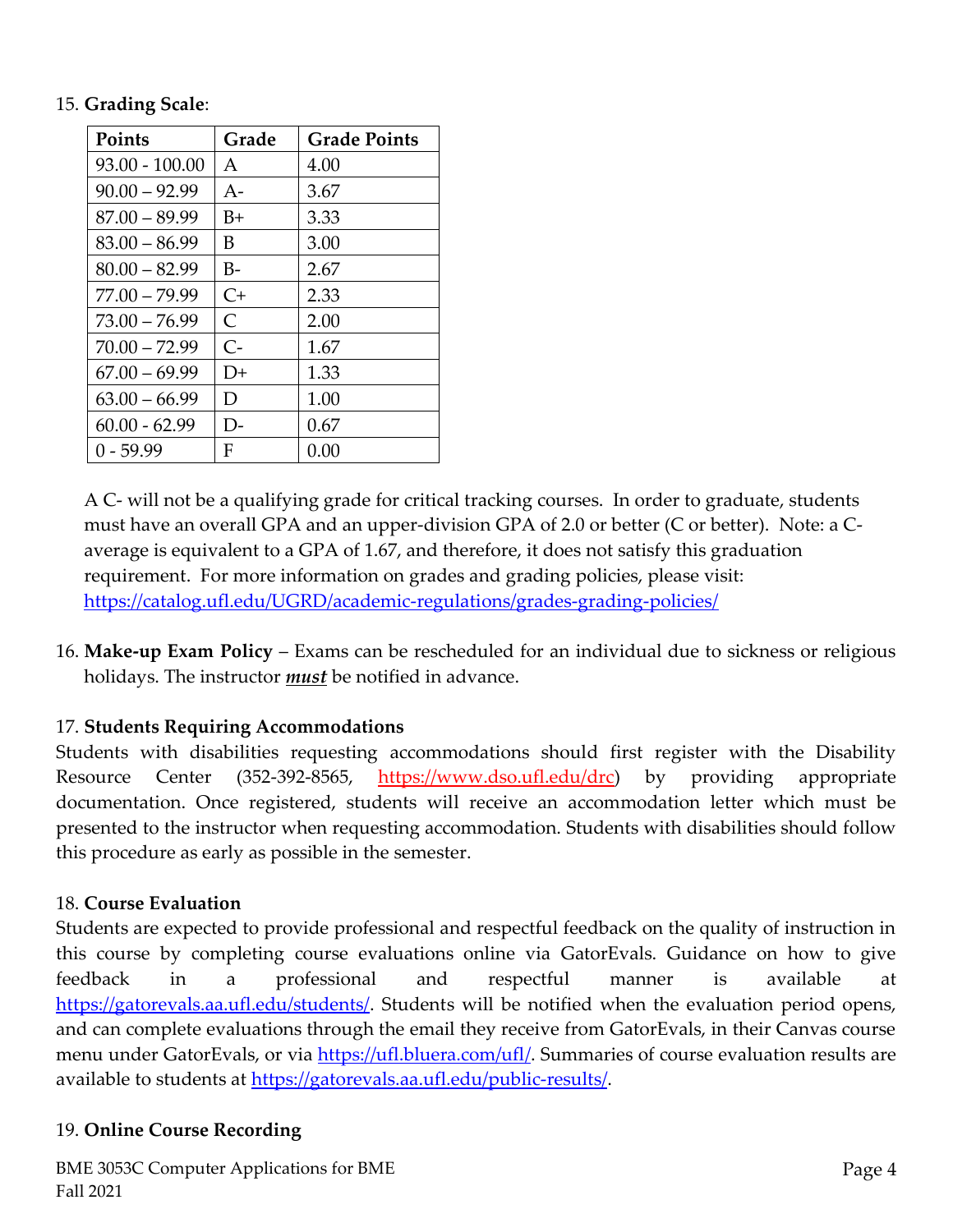Our class sessions may be audio visually recorded for students in the class to refer back and for enrolled students who are unable to attend live. Students who participate with their camera engaged or utilize a profile image are agreeing to have their video or image recorded. If you are unwilling to consent to have your profile or video image recorded, be sure to keep your camera off and do not use a profile image. Likewise, students who un-mute during class and participate orally are agreeing to have their voices recorded. If you are not willing to consent to have your voice recorded during class, you will need to keep your mute button activated and communicate exclusively using the "chat" feature, which allows students to type questions and comments live. The chat will not be recorded or shared. As in all courses, unauthorized recording and unauthorized sharing of recorded materials is prohibited.

## 20. **In-Class Recording**

Students are allowed to record video or audio of class lectures. However, the purposes for which these recordings may be used are strictly controlled. The only allowable purposes are (1) for personal educational use, (2) in connection with a complaint to the university, or (3) as evidence in, or in preparation for, a criminal or civil proceeding. All other purposes are prohibited. Specifically, students may not publish recorded lectures without the written consent of the instructor.

A "class lecture" is an educational presentation intended to inform or teach enrolled students about a particular subject, including any instructor-led discussions that form part of the presentation, and delivered by any instructor hired or appointed by the University, or by a guest instructor, as part of a University of Florida course. A class lecture does not include lab sessions, student presentations, clinical presentations such as patient history, academic exercises involving solely student participation, assessments (quizzes, tests, exams), field trips, private conversations between students in the class or between a student and the faculty or lecturer during a class session.

Publication without permission of the instructor is prohibited. To "publish" means to share, transmit, circulate, distribute, or provide access to a recording, regardless of format or medium, to another person (or persons), including but not limited to another student within the same class section. Additionally, a recording, or transcript of a recording, is considered published if it is posted on or uploaded to, in whole or in part, any media platform, including but not limited to social media, book, magazine, newspaper, leaflet, or third party note/tutoring services. A student who publishes a recording without written consent may be subject to a civil cause of action instituted by a person injured by the publication and/or discipline under UF Regulation 4.040 Student Honor Code and Student Conduct Code.

## 21. **University Honesty Policy**

UF students are bound by The Honor Pledge which states, "We, the members of the University of Florida community, pledge to hold ourselves and our peers to the highest standards of honor and integrity by abiding by the Honor Code. On all work submitted for credit by students at the University of Florida, the following pledge is either required or implied: "On my honor, I have neither given nor received unauthorized aid in doing this assignment." The Honor Code [\(https://sccr.dso.ufl.edu/policies/student-honor-code-student-conduct-code/\)](https://sccr.dso.ufl.edu/policies/student-honor-code-student-conduct-code/) specifies a number of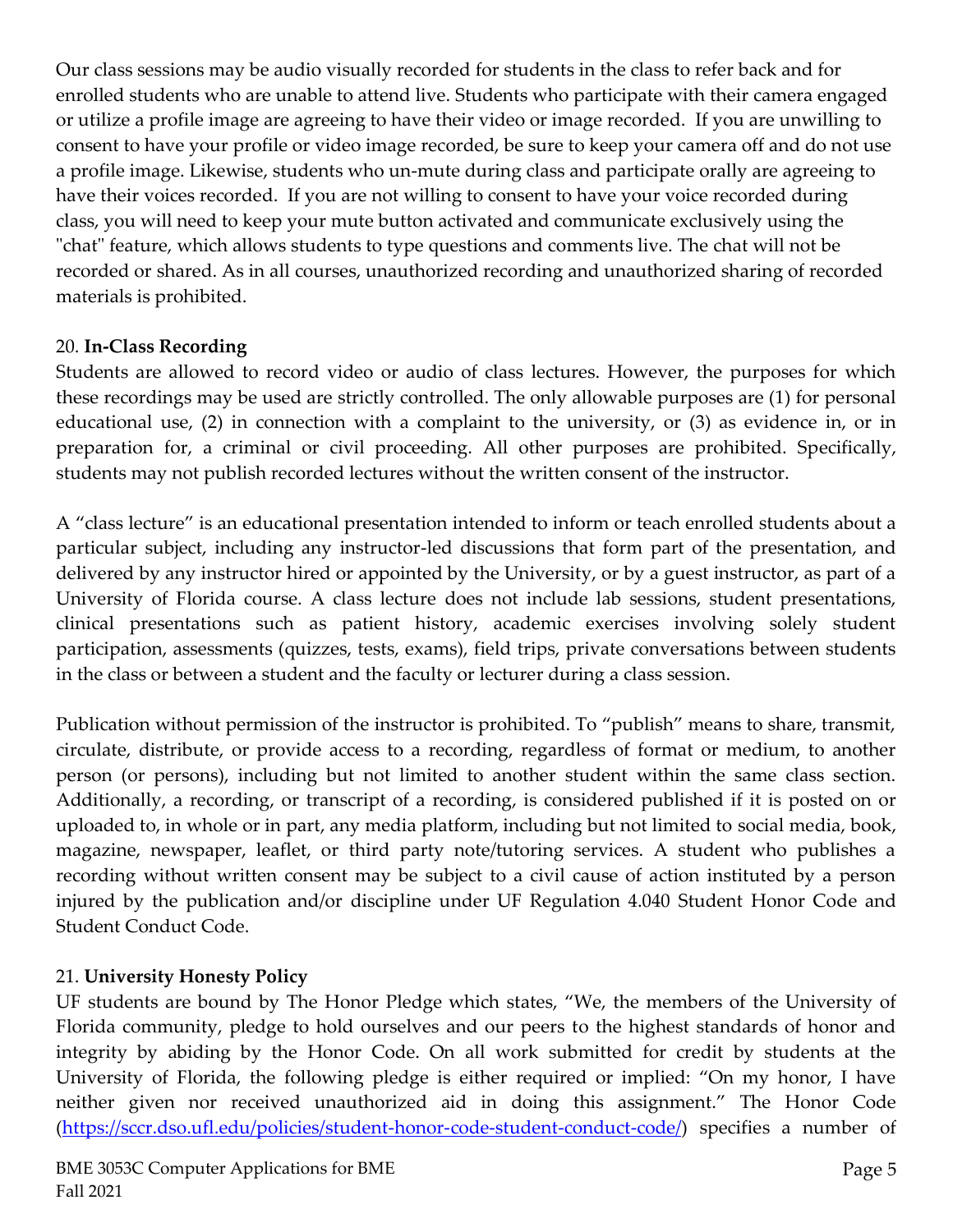behaviors that are in violation of this code and the possible sanctions. Furthermore, you are obligated to report any condition that facilitates academic misconduct to appropriate personnel. If you have any questions or concerns, please consult with the instructor or TAs in this class.

## 22. **Commitment to a Safe and Inclusive Learning Environment**

The Herbert Wertheim College of Engineering values broad diversity within our community and is committed to individual and group empowerment, inclusion, and the elimination of discrimination. It is expected that every person in this class will treat one another with dignity and respect regardless of gender, sexuality, disability, age, socioeconomic status, ethnicity, race, and culture.

If you feel like your performance in class is being impacted by discrimination or harassment of any kind, please contact your instructor or any of the following:

- Your academic advisor or Graduate Program Coordinator
- Jennifer Nappo, Director of Human Resources, 352-392-0904, [jpennacc@ufl.edu](mailto:jpennacc@ufl.edu)
- Curtis Taylor, Associate Dean of Student Affairs, 352-392-2177, [taylor@eng.ufl.edu](mailto:taylor@eng.ufl.edu)
- Toshikazu Nishida, Associate Dean of Academic Affairs, 352-392-0943, [nishida@eng.ufl.edu](mailto:nishida@eng.ufl.edu)

## 23. **Health and Wellness**

You are expected to wear approved face coverings at all times during class and within buildings even if you are vaccinated. Please continue to follow healthy habits, including best practices like frequent hand washing. Following these practices is our responsibility as Gators.

If you are sick, stay home and self-quarantine. Please visit the UF Health Screen, Test & Protect website about next steps, retake the questionnaire and schedule your test for no sooner than 24 hours after your symptoms began. Please call your primary care provider if you are ill and need immediate care or the UF Student Health Care Center at 352-392-1161 (or email covid@shcc.ufl.edu) to be evaluated for testing and to receive further instructions about returning to campus. UF Health Screen, Test & Protect offers guidance when you are sick, have been exposed to someone who has tested positive or have tested positive yourself. Visit theUF Health Screen, Test & Protect websitefor more information.

## 24. **Plagiarism**

Plagiarism is a common infraction to the UF Honor Code. If you are confused as to what constitutes plagiarism, see here: [https://guides.uflib.ufl.edu/copyright/plagiarism.](https://guides.uflib.ufl.edu/copyright/plagiarism) Plagiarism on any of your assignments **will be reported to the Dean of Students as a UF Student Honor Code violation.** Also, note that **copying solutions for any assignment, regardless of the source (e.g. other students, pirated website solutions), will be treated as plagiarism.** If you have any questions or concerns, please consult with the instructor in this class. Note that failure to comply with this commitment will result in disciplinary action compliant with the UF Student Honor Code Procedures.

# *25.* **Commitment to a Safe and Inclusive Learning Environment**

The Herbert Wertheim College of Engineering values broad diversity within our community and is committed to individual and group empowerment, inclusion, and the elimination of discrimination.

BME 3053C Computer Applications for BME Fall 2021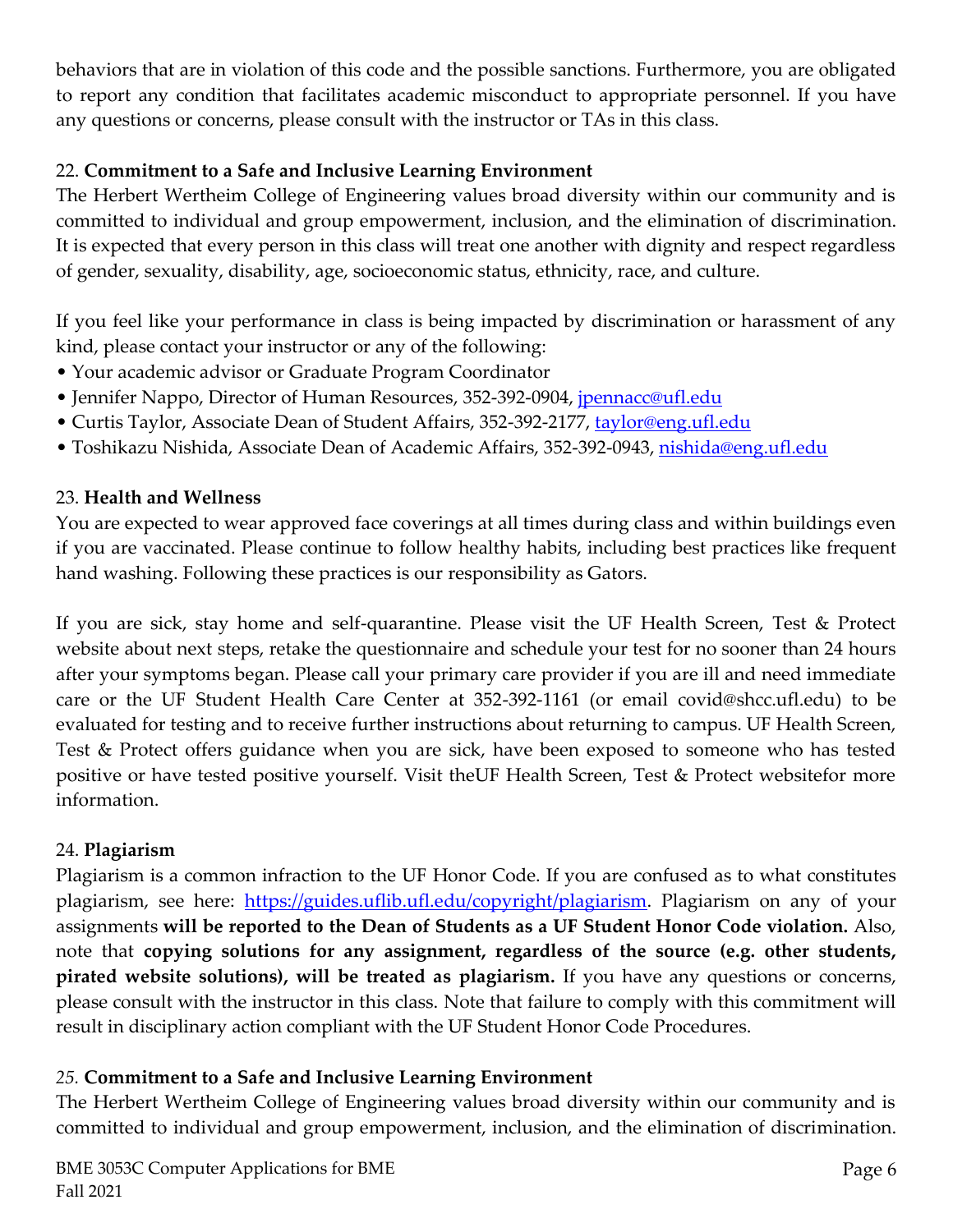It is expected that every person in this class will treat one another with dignity and respect regardless of gender, sexuality, disability, age, socioeconomic status, ethnicity, race, and culture.

If you feel like your performance in class is being impacted by discrimination or harassment of any kind, please contact your instructor or any of the following:

- Your academic advisor or Graduate Program Coordinator
- Robin Bielling, Director of Human Resources, 352-392-0903, [rbielling@eng.ufl.edu](mailto:rbielling@eng.ufl.edu)
- Curtis Taylor, Associate Dean of Student Affairs, 352-392-2177, [taylor@eng.ufl.edu](mailto:taylor@eng.ufl.edu)
- Toshikazu Nishida, Associate Dean of Academic Affairs, 352-392-0943, <u>nishida@eng.ufl.edu</u>

#### *26.* **Software Use**

All faculty, staff, and students of the University are required and expected to obey the laws and legal agreements governing software use. Failure to do so can lead to monetary damages and/or criminal penalties for the individual violator. Because such violations are also against University policies and rules, disciplinary action will be taken as appropriate. We, the members of the University of Florida community, pledge to uphold ourselves and our peers to the highest standards of honesty and integrity.

#### 27. **Student Privacy**

There are federal laws protecting your privacy with regards to grades earned in courses and on individual assignments. For more information, please see: <https://registrar.ufl.edu/ferpa.html>

#### 28. **Online Course with Recorded Materials**

Our class sessions may be audio visually recorded for students in the class to refer back and for enrolled students who are unable to attend live. Students who participate with their camera engaged or utilize a profile image are agreeing to have their video or image recorded. If you are unwilling to consent to have your profile or video image recorded, be sure to keep your camera off and do not use a profile image. Likewise, students who un-mute during class and participate orally are agreeing to have their voices recorded. If you are not willing to consent to have your voice recorded during class, you will need to keep your mute button activated and communicate exclusively using the "chat" feature, which allows students to type questions and comments live. The chat will not be recorded or shared. As in all courses, unauthorized recording and unauthorized sharing of recorded materials is prohibited.

#### 29. **Campus Resources:**

*Health and Wellness* 

#### **U Matter, We Care:**

Your well-being is important to the University of Florida. The U Matter, We Care initiative is committed to creating a culture of care on our campus by encouraging members of our community to look out for one another and to reach out for help if a member of our community is in need. If you or a friend is in distress, please contact **umatter@ufl.edu** so that the U Matter, We Care Team can reach out to the student in distress. A nighttime and weekend crisis counselor is available by phone at 352-392-1575. The U Matter, We Care Team can help connect students to the